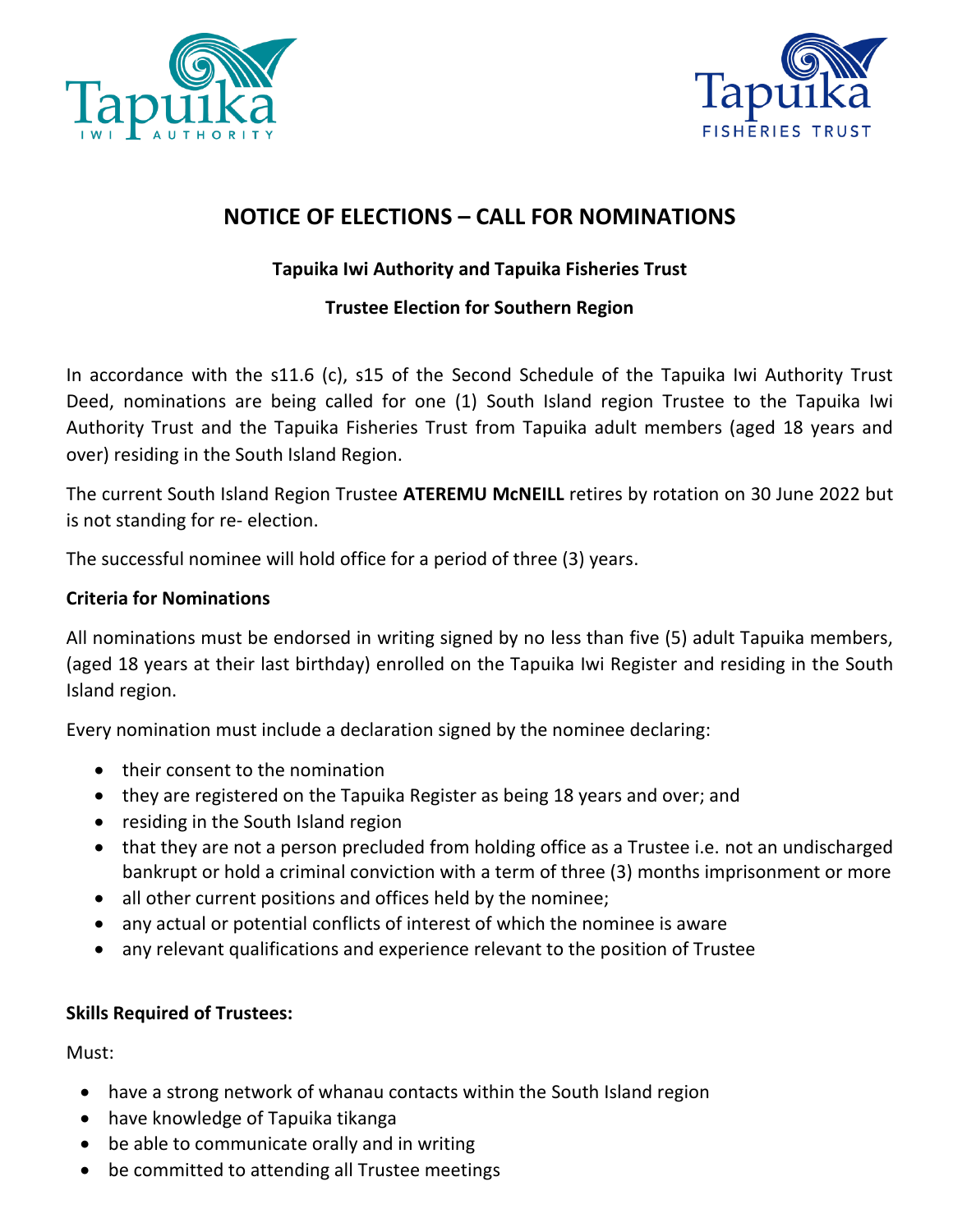- be able to contribute to Trustee discussions and make informed decisions for the benefit of all of Tapuika
- be prepared to actively participate in Board Projects and Committees

#### **Elections**

Should the Iwi Authority receive more than one nomination, then an election by postal ballot will be held of all adult members aged 18 years at their last birthday, residing in the South Island region and enrolled on the Tapuika Iwi Register. The Tapuika Iwi Authority will send out all ballot papers to those eligible voters.

**Nominations for Trustees open Monday 9 May 2022 and close on Monday 23 May 2022 at 12.00 noon.** Please find attached nomination form.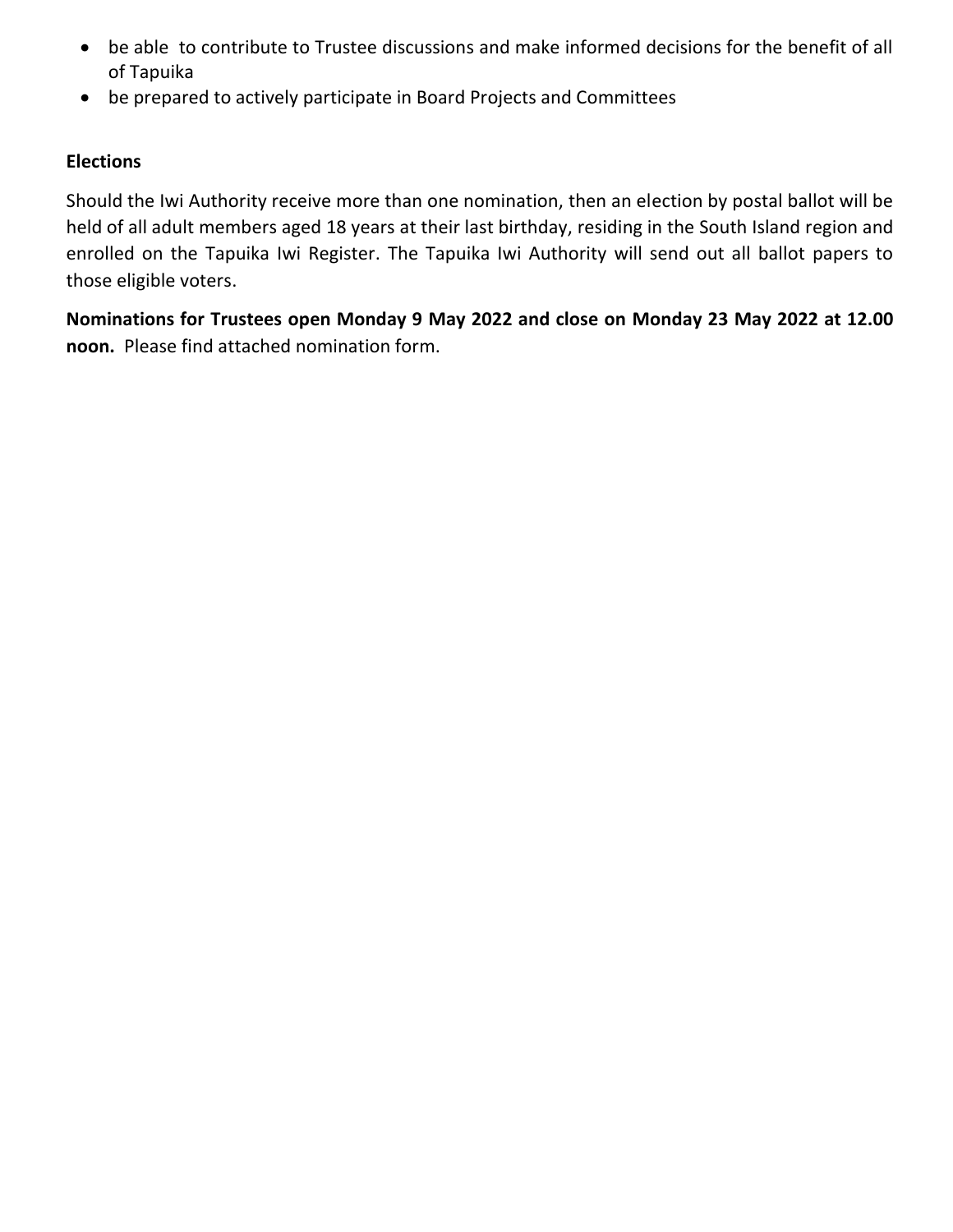



# **TRUSTEE NOMINATION FORM (SOUTH ISLAND REGION)**

|--|

|--|--|--|

This nomination is endorsed by the following 5 adult members registered on the Tapuika Iwi register as a member residing in the South Island region.

| 1.                                                      |                                                   | (signature) |
|---------------------------------------------------------|---------------------------------------------------|-------------|
| 2.<br><u> 1989 - Johann Barbara, martxa alemaniar a</u> |                                                   | (signature) |
| 3.                                                      | ___ (name) __________________________ (signature) |             |
| 4.                                                      |                                                   | (signature) |
| 5.                                                      |                                                   | (signature) |